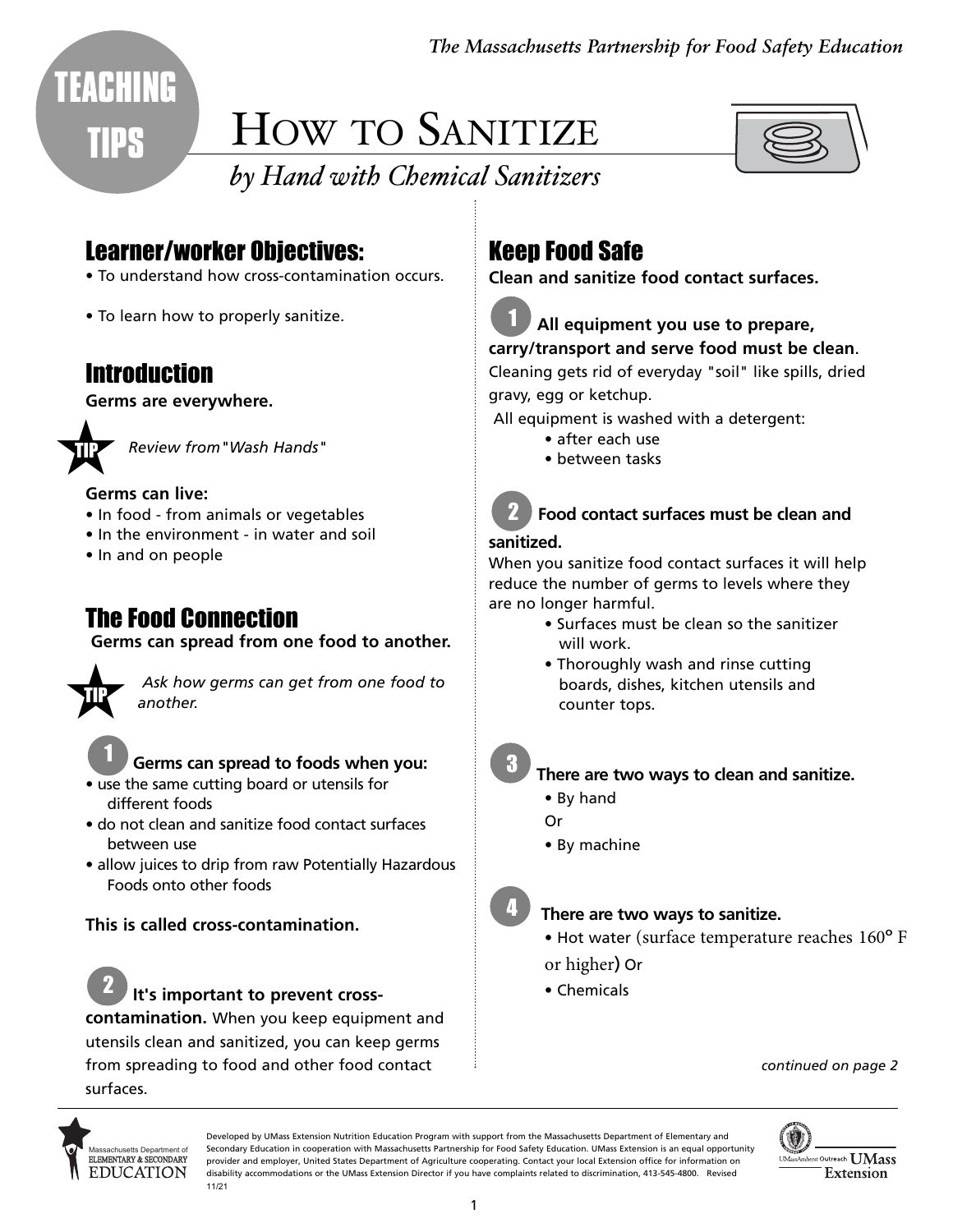## TEACHING TIPS FOR SANITIZE BY HAND continued from page 1

## How to Sanitize by Hand with Chemical Sanitizers



*Distribute and Review "How to Sanitize by Hand with Chemical Sanitizers*



- Chlorine
- Quaternary ammonium compounds
- Iodine



*Show and name the sanitizer you use.*

#### IF YOU USE

- **Chlorine** *Explain that regulations require "Institutional Bleach" which :*
	- *Is approved for use with food equipment and utensils*
	- *Has a label with instructions for use to include water temperature, concentration and contact time.*

*Some food establishments may use household bleach.* Household bleach:

- *does not have instructions for use with food equipment and utensils*
- *may contain other ingredients or fragrances that are not permitted (only sodium hypochlorite is permitted)*

The sanitizing solution must be tested to ensure that the concentration is between 50 and 200 ppm.

#### • **Quaternary Ammonium Compounds (Quats)**

*- Read the label and follow your product's directions for water temperature, concentration and contact time*

#### **• Other Chemicals**

*Explain that these must have been EPA approved and listed for use with food equipment and utensils in 40 CFR 180.940*

> *- Read the label and follow this product's directions for water temperature, concentration and contact time*

**When you follow these four steps, the number of germs on food contact surfaces will be reduced to a level so they are safe to use.** 2

#### **FIRST**

#### **Make the sanitizing solution:**

• Read the label

• Follow the directions for concentration, water temperature and contact time

• Mix the chemical with the water according to the directions



*Show container, label, and indicators for chemical and water levels or measures*

#### **SECOND**

#### **Use a test strip to check the strength of the sanitizing solution**

• If it is too weak, the solution will not kill the germs

• If the solution is too strong it will leave a chemical residue that can contaminate the food and you



*Show how to use the test strip and how to compare the colors on the strip and the container*